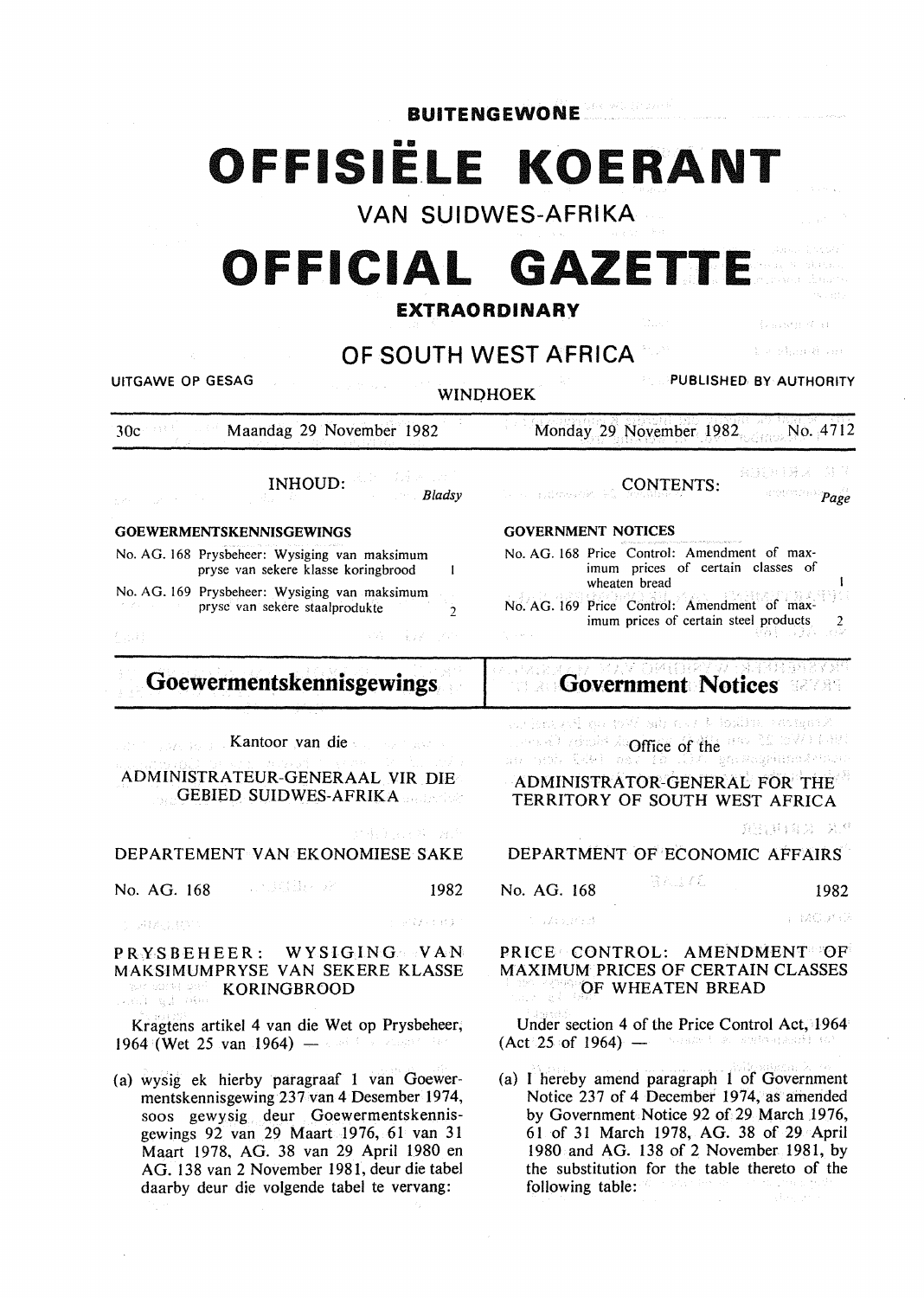|                                                                                                                                                                                                                                | TABEL                      |                                                   |                                                                                                                                                                                                   | TABLE                                    |                                                                              |
|--------------------------------------------------------------------------------------------------------------------------------------------------------------------------------------------------------------------------------|----------------------------|---------------------------------------------------|---------------------------------------------------------------------------------------------------------------------------------------------------------------------------------------------------|------------------------------------------|------------------------------------------------------------------------------|
| Kolom 1                                                                                                                                                                                                                        | Kolom <sub>2</sub>         | Kolom <sub>3</sub>                                | Column <sub>1</sub>                                                                                                                                                                               | Column <sub>2</sub>                      | Column <sub>3</sub>                                                          |
| Goedere                                                                                                                                                                                                                        | Sent per<br>900 gram       | Sent per<br>900 gram                              | Goods                                                                                                                                                                                             | Cent per<br>900 gram                     | Cent per<br>900 gram                                                         |
| Toegedraaide of nie-toege-<br>draaide of gesnyde en toege-<br>draaide koringbrood van die<br>klasse —                                                                                                                          | - 2601089                  |                                                   | Wrapped or unwrapped or<br>sliced and wrapped wheaten<br>bread of the classes -                                                                                                                   |                                          |                                                                              |
| (i) Witbrood                                                                                                                                                                                                                   | 53,25                      |                                                   | (i) White bread                                                                                                                                                                                   | 53.25                                    | 55                                                                           |
| (ii) Bruinbrood                                                                                                                                                                                                                | 36,25                      | 38 <sub>1</sub>                                   | (ii) Brown bread                                                                                                                                                                                  | 36,25                                    | 38                                                                           |
| (iii) Volkoringbrood $\sim$ 36,25                                                                                                                                                                                              |                            | $38$ "; en                                        | (iii) Whole wheat bread                                                                                                                                                                           | 36.25                                    | $38$ "; and                                                                  |
| (b) bepaal ek hierby dat hierdie Kennisgewing op<br>1 Desember 1982 in werking tree.                                                                                                                                           |                            |                                                   | (b) I hereby determine that this Notice shall come<br>into operation on 1 December 1982.                                                                                                          |                                          |                                                                              |
| P.R. KRUGER<br>Pryskontroleur                                                                                                                                                                                                  | Windhoek, 24 November 1982 |                                                   | P.R. KRUGER<br>Price Controller                                                                                                                                                                   |                                          | Windhoek, 24 November 1982                                                   |
| pane a communication of as V which should be<br>ika na pragdigi na katika na kana ngogoto na kakim                                                                                                                             | 无法避免的作用 有很精炼中的 化氯          |                                                   | mand that is not contain the sample with a research in<br>DOMESTIC CONDUCT IN A SAFEKEEPING                                                                                                       | the gain seen called a financial shafted |                                                                              |
| DEPARTEMENT VAN EKONOMIESE SAKE                                                                                                                                                                                                |                            |                                                   | DEPARTMENT OF ECONOMIC AFFIARS                                                                                                                                                                    |                                          |                                                                              |
| io pang tina ar nga Pilitering o man                                                                                                                                                                                           |                            |                                                   |                                                                                                                                                                                                   |                                          |                                                                              |
| No. AG. 169                                                                                                                                                                                                                    |                            | 1982                                              | No. AG. 169                                                                                                                                                                                       |                                          | 1982                                                                         |
| PRYSBEHEER: WYSIGING VAN MAKSIMUM<br>PRYSE VAN SEKERE STAALPRODUKTE                                                                                                                                                            |                            |                                                   | PRICE CONTROL: AMENDMENT<br>MAXIMUM PRICES OF CERTAIN STEEL                                                                                                                                       | <b>PRODUCTS</b>                          | OF                                                                           |
| Kragtens artikel 4 van die Wet op Prysbeheer,<br>1964 (Wet 25 van 1964), wysig ek hierby Goewer-<br>mentskennisgewing AG. 61 van 1982 deur die<br>Bylae daarby deur die volgende Bylae te vervang:<br>不与其共生 的复数不具的现在分词 化苯酚甘烯酸钠 |                            |                                                   | Under section 4 of the Price Control Act, 1964<br>(Act 25 of 1964), I hereby amend Government<br>Notice AG. 61 of 1982 by the substitution for the<br>Schedule thereto of the following Schedule: |                                          |                                                                              |
| P.R. KRUGER<br>Pryskontroleur                                                                                                                                                                                                  | Windhoek, 24 November 1982 |                                                   | P.R. KRUGER<br>Price Controller <b>Controller</b> Windhoek, 24 November 1982                                                                                                                      |                                          |                                                                              |
| 증권단                                                                                                                                                                                                                            | <b>BYLAE</b>               | 281 日夜 田不                                         | 工業科 1                                                                                                                                                                                             | <b>SCHEDULE</b>                          | メスト しょえんしょう                                                                  |
| KOLOM <sub>1</sub>                                                                                                                                                                                                             |                            | KOLOM <sub>2</sub>                                | COLUMN <sub>1</sub>                                                                                                                                                                               |                                          | COLUMN <sub>2</sub>                                                          |
| Kategorie staalproduk ze ze en gebreikant se<br>RECES OF CERTAIN CLASSES<br>CLASSE METAIN                                                                                                                                      |                            | maksimum ver-<br>koopprys per 1<br>'000 kg v.o.s. | Category of steel product Manufacturer's<br>NEELA PRIMER MAV NEELAMA SER                                                                                                                          | KORIMIBROOP                              | ling price per 1<br>000 kg f.o.r.                                            |
| BeProfieleA Heaven's point being the accepted approximate                                                                                                                                                                      |                            | fabrick <sup>*</sup>                              | In Sections of the 1934 with any 4 to aren anning the                                                                                                                                             |                                          | factory*                                                                     |
| $(c)$ -1-Profiele (Tapsflens) $\ldots$                                                                                                                                                                                         |                            | - 687<br>437.25                                   | $ $ (c) I-sections (Taper Flange) $\ldots \ldots \ldots \ldots \ldots$ 437.25                                                                                                                     |                                          | 410,75                                                                       |
| do Universeelbalke, kolomme en dra moved ad                                                                                                                                                                                    |                            | $\approx 433.25$                                  | (d) Universal beams, universal columns<br><b>Example bearings</b> piles <i>millimities</i>                                                                                                        |                                          | $\mathcal{P}_1(\tilde{U},\tilde{g},\tilde{U},\tilde{g},\tilde{g})$<br>433,25 |
| the seturion for the table theories of the                                                                                                                                                                                     |                            | 383,25                                            |                                                                                                                                                                                                   |                                          | 383,25<br>法人名声                                                               |
| 2. Wapeningstawe (insluitende gehaspelde                                                                                                                                                                                       |                            | างสร้องเพื่อดิ<br>405,25                          | 2. Reinforcing bars (including coiled                                                                                                                                                             |                                          | 网络球员<br>405,25                                                               |